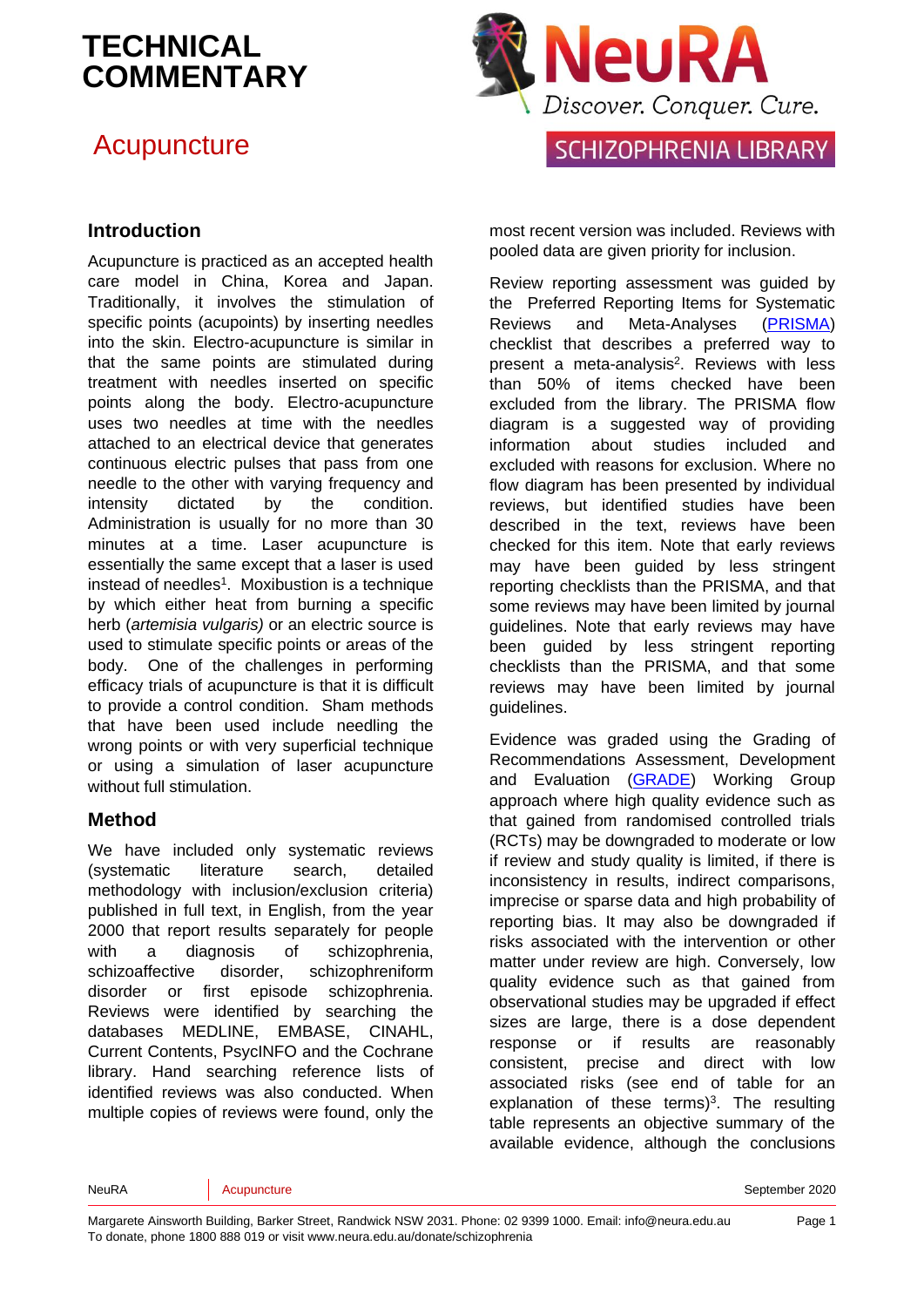## **Acupuncture**

**VeuRA** Discover. Conquer. Cure.

**SCHIZOPHRENIA LIBRARY** 

are solely the opinion of staff of NeuRA (Neuroscience Research Australia).

#### **Results**

We found two systematic reviews that met our inclusion criteria<sup>[1,](#page-10-0) [4](#page-10-3)</sup>.

- Moderate quality evidence suggests there may be some general improvement with needle or electro-acupuncture (with or without antipsychotics) when compared to antipsychotic medications alone.
- Low quality evidence is uncertain as to the effects of laser acupuncture.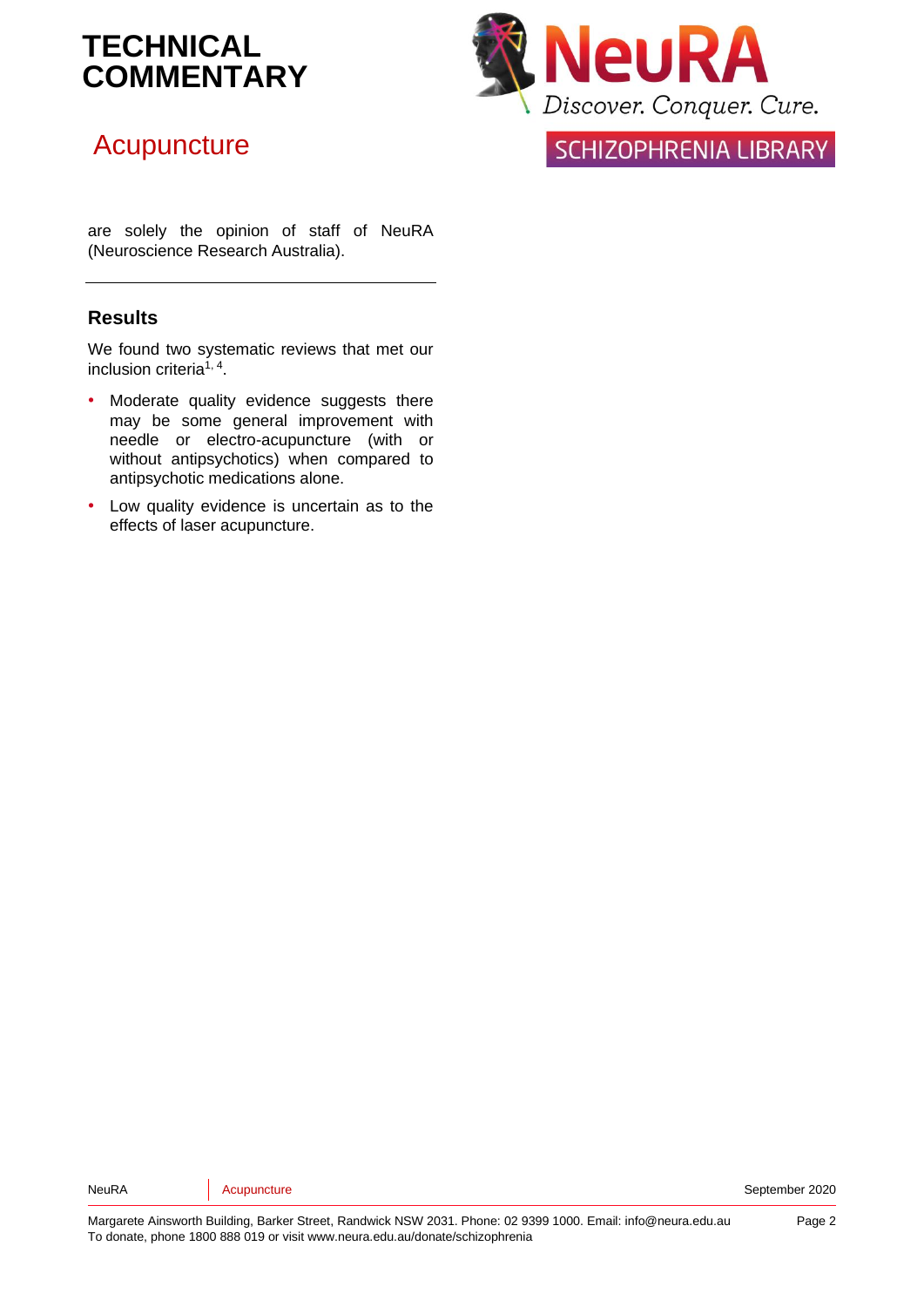# **Acupuncture**



### **SCHIZOPHRENIA LIBRARY**

*Lee, MS, Shin, BC, Ronan, P, Ernst, E*

#### **Acupuncture for schizophrenia: a systematic review and meta-analysis**

#### **The international journal of clinical practice 2009; 63(11): 1622-1633**

[View review abstract online](http://www.ncbi.nlm.nih.gov/pubmed/19832819)

| <b>Comparison 1</b>                                                                                                                              | Needle or electro-acupuncture vs. antipsychotic medication.                                                                                                                                                                        |  |
|--------------------------------------------------------------------------------------------------------------------------------------------------|------------------------------------------------------------------------------------------------------------------------------------------------------------------------------------------------------------------------------------|--|
| <b>Summary of evidence</b>                                                                                                                       | Moderate quality evidence (small to medium-sized sample,<br>consistent, precise, direct) suggests there may be a benefit of<br>needle or electro-acupuncture alone over antipsychotic<br>medication alone for general improvement. |  |
| Response rate measured by recovery and improvement                                                                                               |                                                                                                                                                                                                                                    |  |
| Assessed by clinician                                                                                                                            |                                                                                                                                                                                                                                    |  |
| Small effect favouring acupuncture at end of treatment;<br>4 RCTs, N = 360, RR = 1.18, 95%Cl 1.03 to 1.34, $p = 0.01$ , $l^2 = 0\%$ , $p = 0.39$ |                                                                                                                                                                                                                                    |  |
| <b>Risks</b>                                                                                                                                     | Not reported                                                                                                                                                                                                                       |  |
| <b>Consistency in results</b>                                                                                                                    | Consistent                                                                                                                                                                                                                         |  |
| <b>Precision in results</b>                                                                                                                      | Precise                                                                                                                                                                                                                            |  |
| Directness of results                                                                                                                            | Direct                                                                                                                                                                                                                             |  |

**Comparison 2 Needle or electro-acupuncture with concurrent antipsychotic medication vs. antipsychotic medication alone. Summary of evidence Moderate to low quality evidence (small to medium-sized samples, some inconsistencies, some imprecision, direct)** 

**suggests a benefit for needle or electro-acupuncture with concurrent antipsychotic medication over antipsychotic medication alone for general improvement and improvement of negative symptoms.**

**Response rate measured by recovery and improvement** 

**Assessed by clinician**

Neupuncture September 2020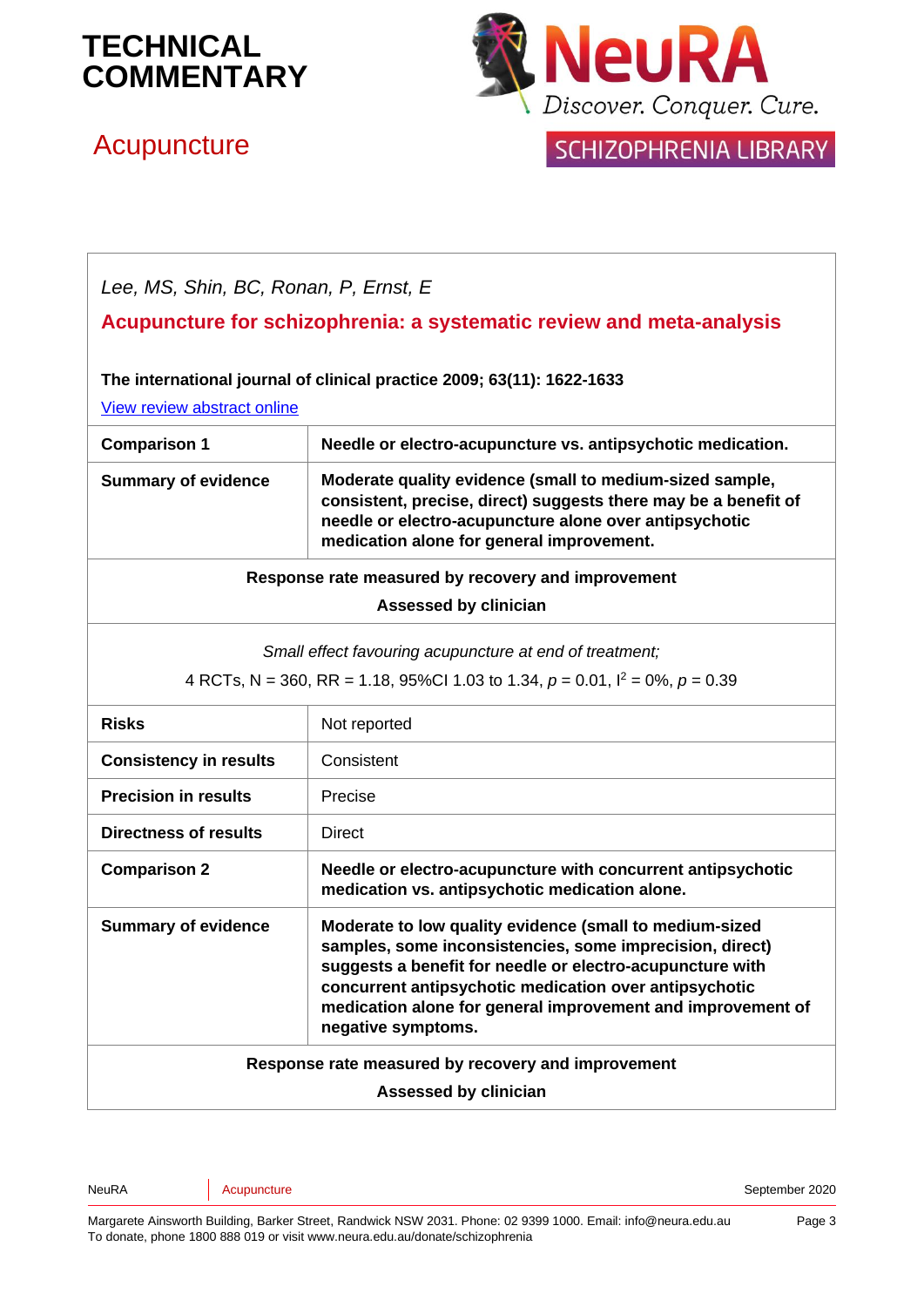## Acupuncture



## SCHIZOPHRENIA LIBRARY

| Small effect favouring acupuncture at end of treatment;                                    |                                                                                                                                                                                                                                                                                              |  |  |
|--------------------------------------------------------------------------------------------|----------------------------------------------------------------------------------------------------------------------------------------------------------------------------------------------------------------------------------------------------------------------------------------------|--|--|
| 7 RCTs, N = 457, RR = 1.15, 95%Cl 1.04 to 1.28, $p = 0.008$ , $l^2 = 9\%$ , $p = 0.36$     |                                                                                                                                                                                                                                                                                              |  |  |
| Authors report studies are of very low quality                                             |                                                                                                                                                                                                                                                                                              |  |  |
| <b>Scale for the Assessment of Negative Symptoms</b>                                       |                                                                                                                                                                                                                                                                                              |  |  |
| <b>Measured by the SANS</b>                                                                |                                                                                                                                                                                                                                                                                              |  |  |
|                                                                                            | Large effect favouring acupuncture at end of treatment;                                                                                                                                                                                                                                      |  |  |
| 3 RCTs, N = 192, $d = 0.90$ , 95%Cl -0.03 to 1.82, $p = 0.06$ , $l^2 = 88$ %, $p = 0.0003$ |                                                                                                                                                                                                                                                                                              |  |  |
| <b>Risks</b>                                                                               | Not reported                                                                                                                                                                                                                                                                                 |  |  |
| <b>Consistency in results</b>                                                              | Consistent for response rate, inconsistent for SANS.                                                                                                                                                                                                                                         |  |  |
| <b>Precision in results</b>                                                                | Precise for response rate, imprecise for SANS.                                                                                                                                                                                                                                               |  |  |
| <b>Directness of results</b>                                                               | <b>Direct</b>                                                                                                                                                                                                                                                                                |  |  |
| <b>Comparison 3</b>                                                                        | Electro-acupuncture with concurrent antipsychotic medication<br>vs. antipsychotic medication alone.                                                                                                                                                                                          |  |  |
| <b>Summary of evidence</b>                                                                 | Moderate quality evidence (small to medium-sized samples,<br>consistent, precise, direct) suggests there may be a benefit for<br>electro-acupuncture with concurrent antipsychotic medication<br>over antipsychotic medication alone for general improvement<br>and improvement of symptoms. |  |  |
|                                                                                            | Response rate measured by recovery and improvement                                                                                                                                                                                                                                           |  |  |
|                                                                                            | <b>Assessed by clinician</b>                                                                                                                                                                                                                                                                 |  |  |
|                                                                                            | Small effect favouring acupuncture at end of treatment;                                                                                                                                                                                                                                      |  |  |
|                                                                                            | 5 RCTs, N = 365, RR = 1.19, 95%Cl 1.00 to 1.43, $p = 0.05$ , $l^2 = 35$ %, $p = 0.19$                                                                                                                                                                                                        |  |  |
| <b>Mental state</b>                                                                        |                                                                                                                                                                                                                                                                                              |  |  |
| <b>Measured by BPRS</b>                                                                    |                                                                                                                                                                                                                                                                                              |  |  |
| Medium-sized effect favouring acupuncture at end of treatment;                             |                                                                                                                                                                                                                                                                                              |  |  |
| 2 RCTs, N = 140, $d = 0.64$ , 95%Cl 0.30 to 0.99, $p = 0.0003$ , $l^2 = 0$ %, $p = 0.40$   |                                                                                                                                                                                                                                                                                              |  |  |
| <b>Risks</b>                                                                               | Not reported                                                                                                                                                                                                                                                                                 |  |  |
| <b>Consistency in results</b>                                                              | Consistent                                                                                                                                                                                                                                                                                   |  |  |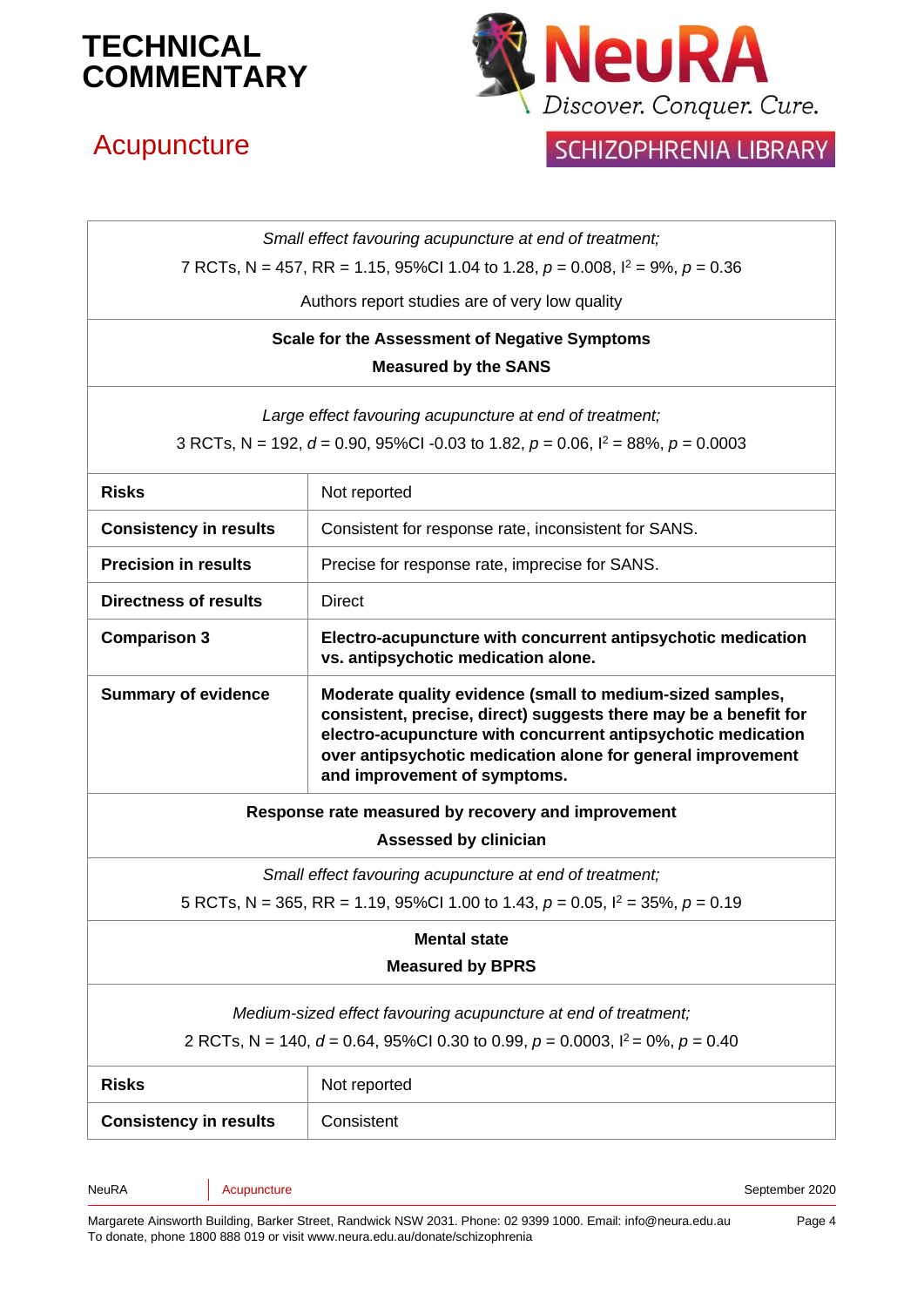

## **Acupuncture**

## SCHIZOPHRENIA LIBRARY

| <b>Precision in results</b>                        | Precise                                                                                                                                                     |  |
|----------------------------------------------------|-------------------------------------------------------------------------------------------------------------------------------------------------------------|--|
| <b>Directness of results</b>                       | <b>Direct</b>                                                                                                                                               |  |
| <b>Comparison 4</b>                                | Laser acupuncture with or without concurrent antipsychotic<br>medication vs. sham laser acupuncture with or without<br>concurrent antipsychotic medication. |  |
| <b>Summary of evidence</b>                         | Low quality evidence (very small samples) is uncertain as to the<br>effects of laser acupuncture for general improvement and<br>symptom improvement.        |  |
| Response rate measured by recovery and improvement |                                                                                                                                                             |  |
| <b>Assessed by clinician</b>                       |                                                                                                                                                             |  |
| Significant effect of laser acupuncture;           |                                                                                                                                                             |  |
| 1 RCT ( $N = 31$ ) no statistics reported          |                                                                                                                                                             |  |
| <b>Global improvement</b>                          |                                                                                                                                                             |  |
| <b>Measured by CGI</b>                             |                                                                                                                                                             |  |
| Significant effect of laser acupuncture;           |                                                                                                                                                             |  |
|                                                    | 1 RCT ( $N = 31$ ) no statistics reported                                                                                                                   |  |
|                                                    | <b>Mental state</b>                                                                                                                                         |  |
|                                                    | <b>Measured by BPRS</b>                                                                                                                                     |  |
| Significant effect of laser acupuncture;           |                                                                                                                                                             |  |
|                                                    | 1 RCT ( $N = 31$ ) no statistics reported                                                                                                                   |  |
| <b>Hallucinations</b>                              |                                                                                                                                                             |  |
| No treatment effect;                               |                                                                                                                                                             |  |
|                                                    | 1 RCT ( $N = 60$ ) no statistics reported                                                                                                                   |  |
| <b>Risks</b>                                       | Not reported                                                                                                                                                |  |
| <b>Consistency in results</b>                      | $N/A - 1$ RCT only                                                                                                                                          |  |
| <b>Precision in results</b>                        | CIs not reported                                                                                                                                            |  |
| <b>Directness of results</b>                       | <b>Direct</b>                                                                                                                                               |  |

*Rathbone J, Xia J*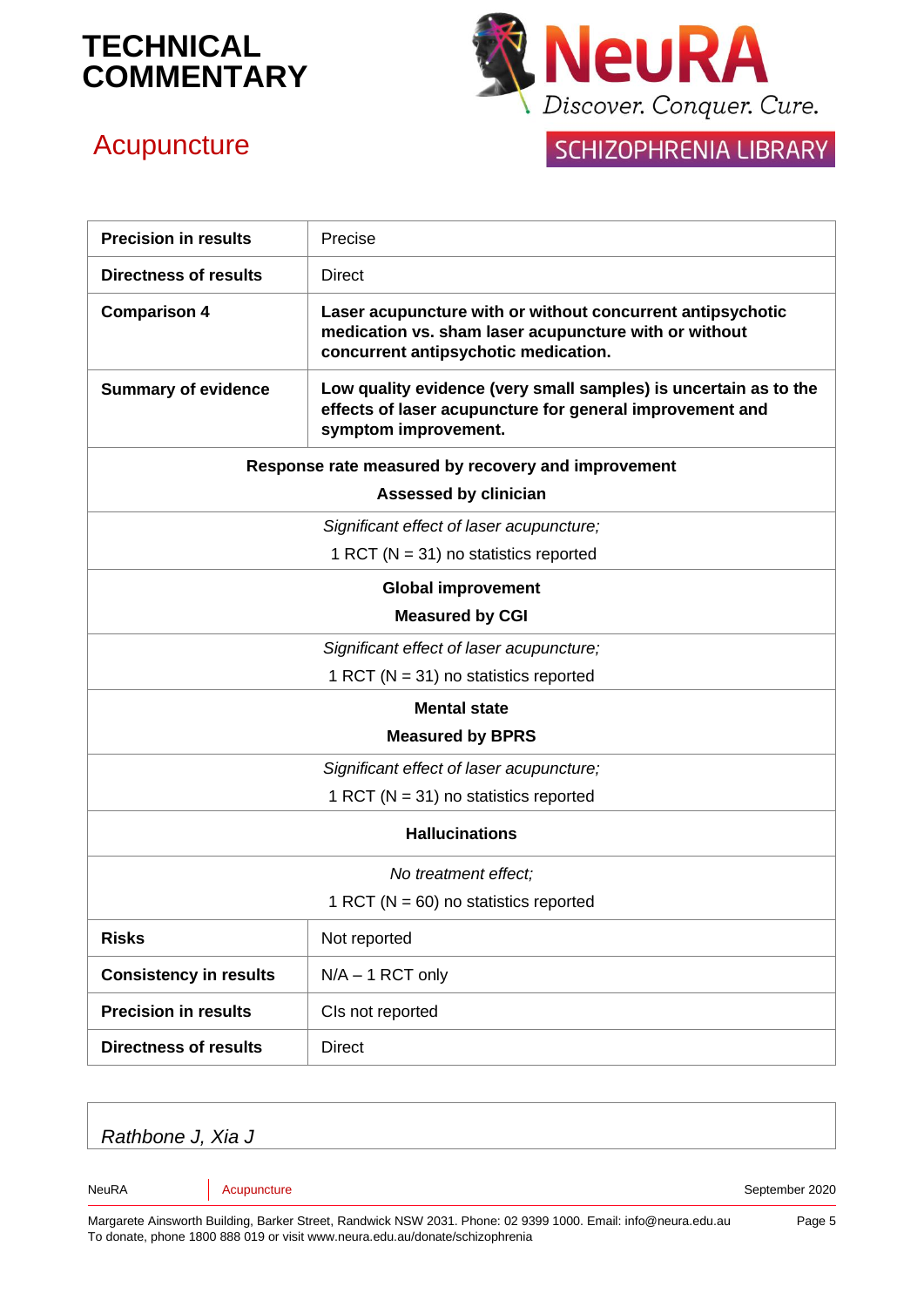# **Acupuncture**



## SCHIZOPHRENIA LIBRARY

| <b>Acupuncture for schizophrenia</b>                        |                                                                                                                                                                                                                                                                                                                                                                                                                                                                                                                            |  |
|-------------------------------------------------------------|----------------------------------------------------------------------------------------------------------------------------------------------------------------------------------------------------------------------------------------------------------------------------------------------------------------------------------------------------------------------------------------------------------------------------------------------------------------------------------------------------------------------------|--|
| Cochrane Database of Systematic Reviews 2005; (4): CD005475 |                                                                                                                                                                                                                                                                                                                                                                                                                                                                                                                            |  |
| View review abstract online                                 |                                                                                                                                                                                                                                                                                                                                                                                                                                                                                                                            |  |
| <b>Comparison 1</b>                                         | 3 weeks of electro-acupuncture - points used; Yi feng (SJ17), Ting<br>Gong (SI19), Tou Nie (non meridinal), Cheng Ling (GB18), Lin Qi<br>(GB41), Bai Hu (GV20) Ding Shen (non meridinal). Needles:<br>stainless steel, gauge 28, length 33 mm vs antipsychotic<br>treatment (chlorpromazine).<br>Or 5 weeks of laser acupuncture with moxibustion. Points used;                                                                                                                                                            |  |
|                                                             | Da zhui (GV14), shen ting (GV24) + shuang tai yang on alternate<br>days. Laser fibre output >2 milliwatts vs chlorpromazine.                                                                                                                                                                                                                                                                                                                                                                                               |  |
| <b>Summary of evidence</b>                                  | Moderate quality evidence (small sample, consistent, imprecise,<br>direct) suggests no benefit of electro or laser acupuncture alone<br>compared to chlorpromazine antipsychotic medication alone for<br>global improvement by 3 months. Low quality evidence is<br>uncertain of the risks (1 very small RCT).                                                                                                                                                                                                             |  |
|                                                             | <b>Global improvement</b>                                                                                                                                                                                                                                                                                                                                                                                                                                                                                                  |  |
|                                                             | No significant treatment effect by 3 months;                                                                                                                                                                                                                                                                                                                                                                                                                                                                               |  |
|                                                             | 2 RCTs, N = 109, RR = 1.05, 95%Cl 0.68 to 1.64, $p = 0.82$ , $l^2 = 0$ %, $p = 0.59$                                                                                                                                                                                                                                                                                                                                                                                                                                       |  |
|                                                             | Authors report studies are of very low quality                                                                                                                                                                                                                                                                                                                                                                                                                                                                             |  |
| <b>Risks</b>                                                | Less extrapyramidal symptoms in the laser acupuncture group;                                                                                                                                                                                                                                                                                                                                                                                                                                                               |  |
|                                                             | 1 RCT, N = 21, RR = 0.05, 95%CI 0.00 to 0.83, $p = 0.036$                                                                                                                                                                                                                                                                                                                                                                                                                                                                  |  |
| Consistency in results <sup>‡</sup>                         | Consistent for global improvement, N/A for extrapyramidal symptoms<br>(1 RCT).                                                                                                                                                                                                                                                                                                                                                                                                                                             |  |
| Precision in results <sup>§</sup>                           | Imprecise                                                                                                                                                                                                                                                                                                                                                                                                                                                                                                                  |  |
| Directness of results                                       | <b>Direct</b>                                                                                                                                                                                                                                                                                                                                                                                                                                                                                                              |  |
| <b>Comparison 2</b>                                         | 6 to 8 weeks of electro-acupuncture frequency 180 cycles per<br>second, pulse width 500 microseconds and current up to 60mA<br>plus antipsychotic treatment. Points used: 6 weeks of Yin tang +<br>Bai Hu (GV20) or 6 weeks of Yin tang tou xinqu, Daling (PC7),<br>Neiguan (PC6) and Taiyang (Ex-HN5). 8 weeks of Yin tang and Bai<br>hui (Gv 20) + shen ting (GV 24) and ya men (GV 15) on alternate<br>days. Needles: stainless steel filiform, gauge #30, length 40mm vs.<br>antipsychotic treatment (chlorpromazine). |  |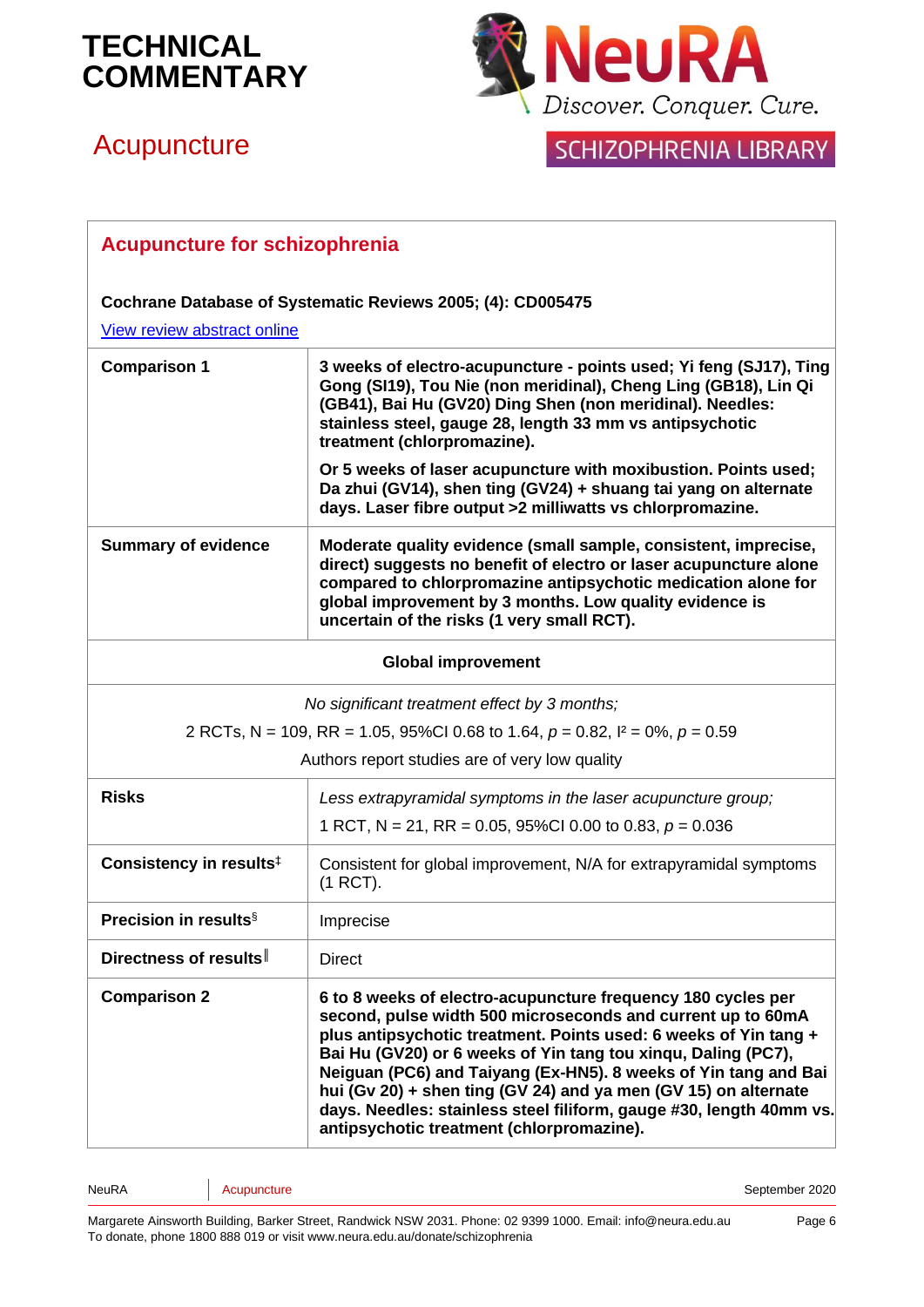

## **Acupuncture**

## SCHIZOPHRENIA LIBRARY

|                                                                                     | Or 5 weeks of laser acupuncture with moxibustion. Points used;<br>Da zhui (GV14), shen ting (GV24) + shuang tai yang on alternate<br>days. Laser fibre output >2 milliwatts vs. chlorpromazine.                                                                                       |  |  |
|-------------------------------------------------------------------------------------|---------------------------------------------------------------------------------------------------------------------------------------------------------------------------------------------------------------------------------------------------------------------------------------|--|--|
| <b>Summary of evidence</b>                                                          | Moderate quality evidence (small samples, consistent, precise,<br>direct) shows some benefit of electro-acupuncture with<br>concurrent antipsychotic medication compared to chlorpromazine<br>antipsychotic medication alone for mental state as measured by<br>the BPRS by 3 months. |  |  |
|                                                                                     | Low quality evidence (very small samples, imprecise) is uncertain<br>as to the effects for global improvement or risks of treatment.                                                                                                                                                  |  |  |
| <b>Mental state</b>                                                                 |                                                                                                                                                                                                                                                                                       |  |  |
|                                                                                     | <b>Measured by BPRS</b>                                                                                                                                                                                                                                                               |  |  |
| Medium-sized effect favouring acupuncture $+$ antipsychotics by 3 months;           |                                                                                                                                                                                                                                                                                       |  |  |
| 2 RCTs, N = 109, d = -0.61, 95%Cl -1.01 to -0.22, p = 0.002, $I^2 = 0\%$ , p = 0.97 |                                                                                                                                                                                                                                                                                       |  |  |
| <b>Mental state</b>                                                                 |                                                                                                                                                                                                                                                                                       |  |  |
| <b>Measured by HAMD</b>                                                             |                                                                                                                                                                                                                                                                                       |  |  |
| Large effect favouring acupuncture $+$ antipsychotics by 3 months;                  |                                                                                                                                                                                                                                                                                       |  |  |
|                                                                                     | 1 RCT, N = 42, $d = -2.58$ , 95%Cl -3.42 to -1.74, $p = 0.00001$                                                                                                                                                                                                                      |  |  |
|                                                                                     | <b>Mental state</b>                                                                                                                                                                                                                                                                   |  |  |
|                                                                                     | Measured by ZDS (higher score = worse symptoms)                                                                                                                                                                                                                                       |  |  |
|                                                                                     | Large effect favouring acupuncture $+$ antipsychotics by 3 months;                                                                                                                                                                                                                    |  |  |
|                                                                                     | 1 RCT, N = 42, $d = -3.82$ , 95%Cl -4.87 to -2.77, $p = 0.00001$                                                                                                                                                                                                                      |  |  |
| <b>Global improvement</b>                                                           |                                                                                                                                                                                                                                                                                       |  |  |
| No significant treatment effect by 3 months;                                        |                                                                                                                                                                                                                                                                                       |  |  |
| 1 RCT, N = 20, RR = 0.80, 95%CI 0.30 to 2.13, $p = 0.66$                            |                                                                                                                                                                                                                                                                                       |  |  |
| <b>Global improvement</b>                                                           |                                                                                                                                                                                                                                                                                       |  |  |
| <b>Measured by CGI - severity of illness</b>                                        |                                                                                                                                                                                                                                                                                       |  |  |
| No significant treatment effect by 3 months;                                        |                                                                                                                                                                                                                                                                                       |  |  |
| 1 RCT, N = 40, $d = -0.38$ , 95%Cl -1.02 to -0.27, $p = 0.25$                       |                                                                                                                                                                                                                                                                                       |  |  |
| <b>Risks</b>                                                                        | Large effect favouring 6 electro-acupuncture + antipsychotics for global                                                                                                                                                                                                              |  |  |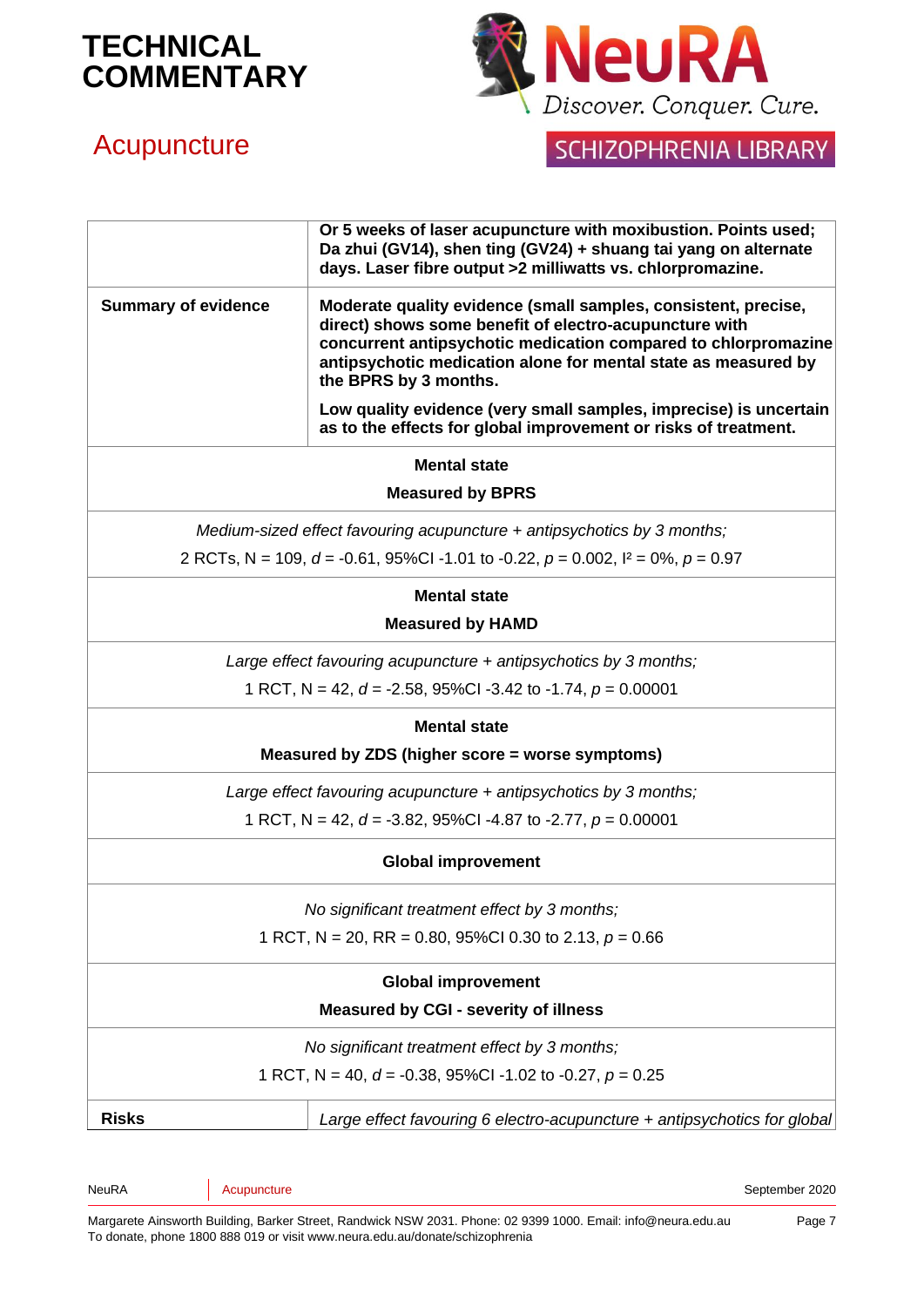

## **Acupuncture**

### **SCHIZOPHRENIA LIBRARY**

|                               | <i>impact of treatment by 3 months;</i>                             |
|-------------------------------|---------------------------------------------------------------------|
|                               | 1 RCT, N = 40, WMD = -0.50, 95%CI -0.86 to -0.14, $p = 0.0067$      |
|                               | $d = -0.91$ , 95%Cl -1.58 to -0.24, $p = 0.008$                     |
|                               | No differences in extrapyramidal symptoms by 3 months;              |
|                               | 1 RCT, N = 20, RR = 0.88, 95%CI 0.53 to 1.46, $p = 0.61$            |
| <b>Consistency in results</b> | Consistent for mental state (BPRS), N/A for other outcomes (1 RCT). |
| <b>Precision in results</b>   | Precise for leaving study early and mental state (BPRS).            |
| Directness of results         | <b>Direct</b>                                                       |

#### Explanation of acronyms

BPRS = Brief Psychiatric Rating Scale, CI = Confidence Interval, CGI = Clinical Global Impression Scale, *d* = Cohen's *d* and *g* = Hedges' standardised mean differences (see below for interpretation of effect sizes), HAMD = Hamilton Rating Scale for Depression,  $I^2$  = the percentage of the variability in effect estimates that is due to heterogeneity rather than sampling error (chance) - see ‡ below for interpretation, N = number of participants,  $p =$  statistical probability of obtaining that result ( $p < 0.05$ ) generally regarded as significant),  $Q = Q$  statistic (chi-square) for the test of heterogeneity in results across studies,  $RCT =$  randomised controlled trial,  $RR =$  relative risk, vs. = versus,  $SANS = Scale$ for the Assessment of Negative Symptoms, SAPS = Scale for the Assessment of Positive Symptoms, TESS/F = Treatment Emergent Symptom Scale/Form, WMD = weighted mean difference, ZDS = Zung Depression Scale

NeuRA **Acupuncture** Acupuncture September 2020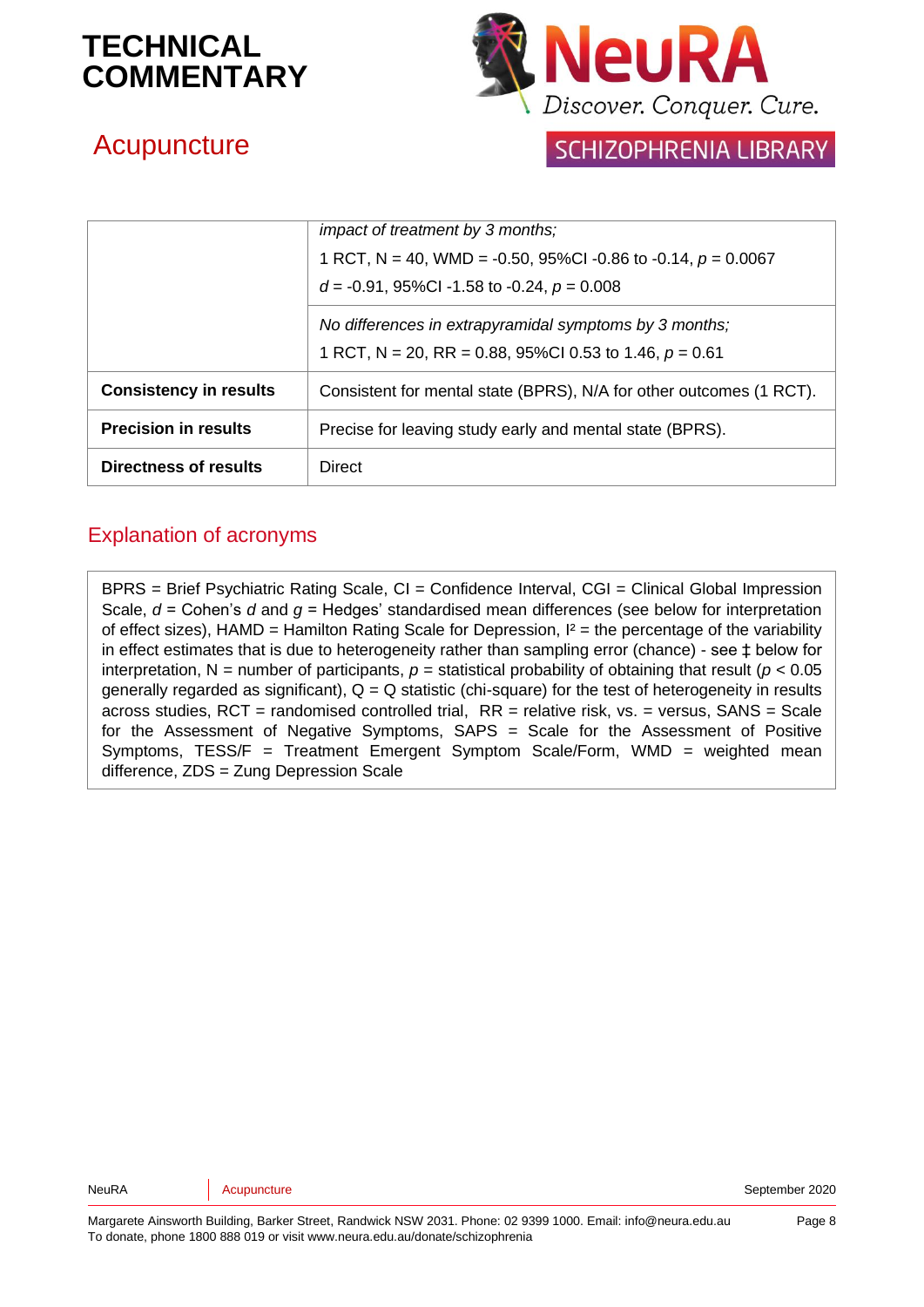## **Acupuncture**

#### Explanation of technical terms

- \* Bias has the potential to affect reviews of both RCT and observational studies. Forms of bias include; publication bias - trials that are not formally published tend to show less effect than published trials, further if there are statistically significant differences between groups in a trial, these trial results tend to get published before those of trials without significant differences; language bias – only including English language reports; funding bias - source of funding for the primary research with selective reporting of results within primary studies; outcome variable selection bias; database bias - including reports from some databases and not others; citation bias - preferential citation of authors. Trials can also be subject to bias when evaluators are not blind to treatment condition and selection bias of participants if trial samples are small.
- † Different effect measures are reported by different reviews.

Weighted mean difference scores refer to mean differences between treatment and comparison groups after treatment (or occasionally pre to post treatment) and in a randomised trial there is an assumption that both groups are comparable on this measure prior to treatment. Standardised mean differences are divided by the pooled standard deviation (or the standard deviation of one group when groups are homogenous) that allows results from different scales to be combined and compared. Each study's mean difference is then given a weighting depending on the size of the sample and the variability in the data. 0.2 represents a small effect, 0.5 a medium effect, and 0.8 and over represen[t](#page-10-4)s a large treatment effect<sup>5</sup>.



### **SCHIZOPHRENIA LIBRARY**

Odds ratio (OR) or relative risk (RR) refers to the probability of a reduction  $(< 1)$  or an increase (> 1) in a particular outcome in a treatment group, or a group exposed to a risk factor, relative to the comparison group. For example, a RR of 0.75 translates to a reduction in risk of an outcome of 25% relative to those not receiving the treatment or not exposed to the risk factor. Conversely, a RR of 1.25 translates to an increased risk of 25% relative to those not receiving treatment or not having been exposed to a risk factor. A RR or OR of 1.00 means there is no difference between groups. A medium effect is considered if  $RR > 2$  or  $< 0.5$  and a large effect if  $RR > 5$  or  $< 0.2<sup>6</sup>$  $< 0.2<sup>6</sup>$  $< 0.2<sup>6</sup>$ . InOR stands for logarithmic OR where a lnOR of 0 shows no difference between groups. Hazard ratios measure the effect of an explanatory variable on the hazard or risk of an event.

Reliability and validity refers to how accurate the instrument is. Sensitivity is the proportion of actual positives that are correctly identified - 100% sensitivity = predict all people who are at high risk as developing psychosis and specificity is the proportion of negatives that are correctly identified - 100% specificity = not predicting anyone as being at high risk if they are truly not.

Correlation coefficients (eg, r) indicate the strength of association or relationship between variables. They are an indication of prediction, but do not confirm causality due to possible and often unforseen confounding variables. An r of 0.10 represents a weak association, 0.25 a medium association and 0.40 and over represents a strong association. Unstandardised (*b*) regression coefficients indicate the average change in the dependent variable associated with a 1 unit change in the independent variable, statistically controlling for the other independent variables. Standardised regression coefficients represent the change

NeuRA **Acupuncture** Acupuncture September 2020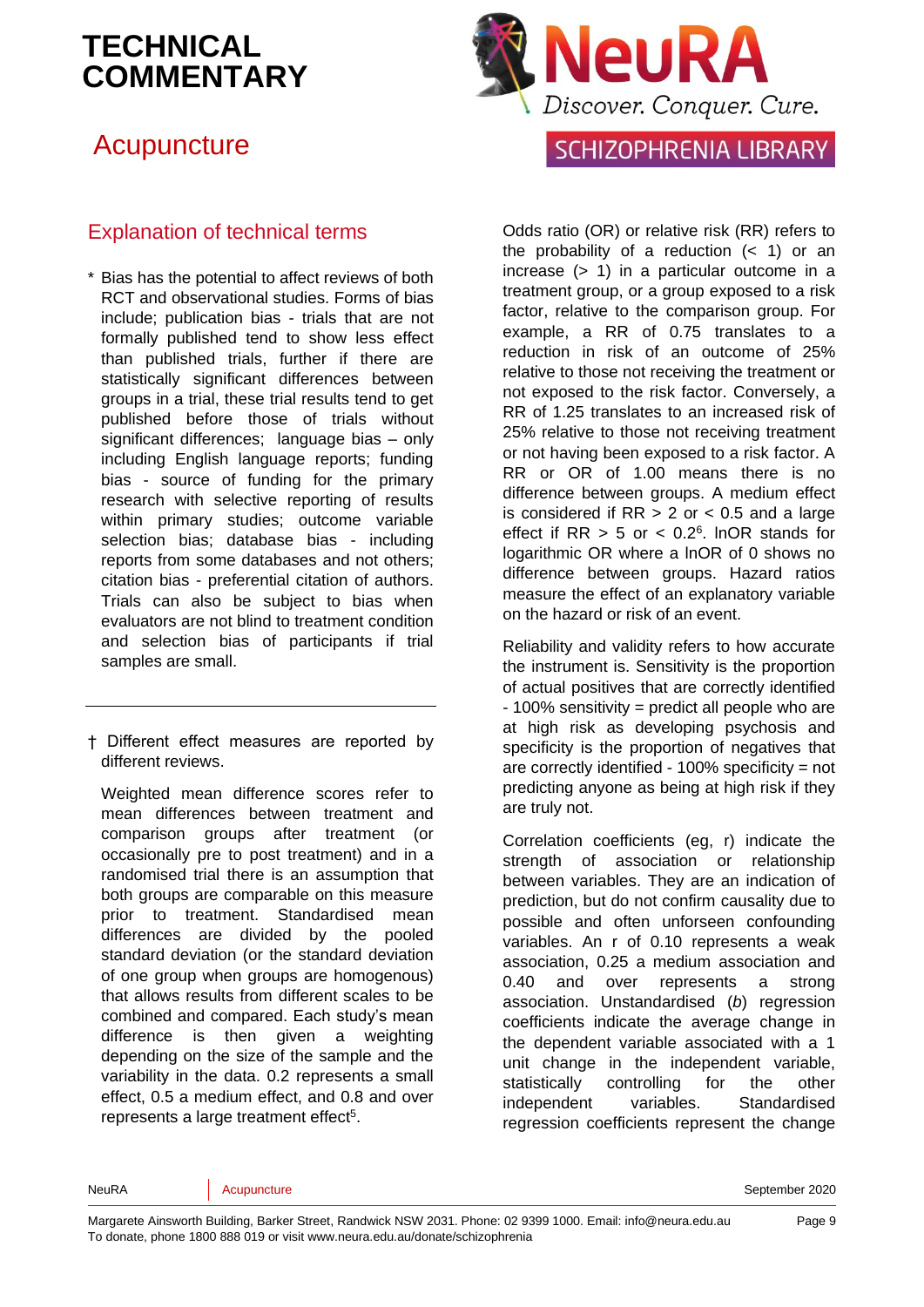## **Acupuncture**

being in units of standard deviations to allow comparison across different scales.

‡ Inconsistency refers to differing estimates of treatment effect across trials (i.e. heterogeneity or variability in results) that is not explained by subgroup analyses and therefore reduces confidence in the effect estimate. I² is the percentage of the variability in effect estimates that is due to heterogeneity rather than sampling error (chance) - 0% to 40%: heterogeneity might not be important, 30% to 60%: may represent moderate heterogeneity, 50% to 90%: may represent substantial heterogeneity and 75% to 100%: considerable heterogeneity. I² can be calculated from Q (chi-square) for the test of heterogeneity with the following formula;

$$
l^2=\left(\frac{Q-df}{Q}\right)\times 100\%
$$

§ Imprecision refers to wide confidence intervals indicating a lack of confidence in the effect estimate. Based on GRADE recommendations, a result for continuous data (standardised mean differences, not weighted mean differences) is considered imprecise if the upper or lower confidence limit crosses an effect size of 0.5 in either direction, and for binary and correlation data, an effect size of 0.25. GRADE also recommends downgrading the evidence when sample size is smaller than 300 (for binary data) and 400 (for continuous data), although for some topics, this criteria should be relaxe[d](#page-10-6)<sup>7</sup> .

║ Indirectness of comparison occurs when a comparison of intervention A versus B is not available but A was compared with C and B

### **SCHIZOPHRENIA LIBRARY**

was compared with C that allows indirect comparisons of the magnitude of effect of A versus B. Indirectness of population, comparator and or outcome can also occur when the available evidence regarding a particular population, intervention, comparator, or outcome is not available so is inferred from available evidence. These inferred treatment effect sizes are of lower quality than those gained from head-to-head comparisons of A and B.

Margarete Ainsworth Building, Barker Street, Randwick NSW 2031. Phone: 02 9399 1000. Email: info@neura.edu.au To donate, phone 1800 888 019 or visit www.neura.edu.au/donate/schizophrenia